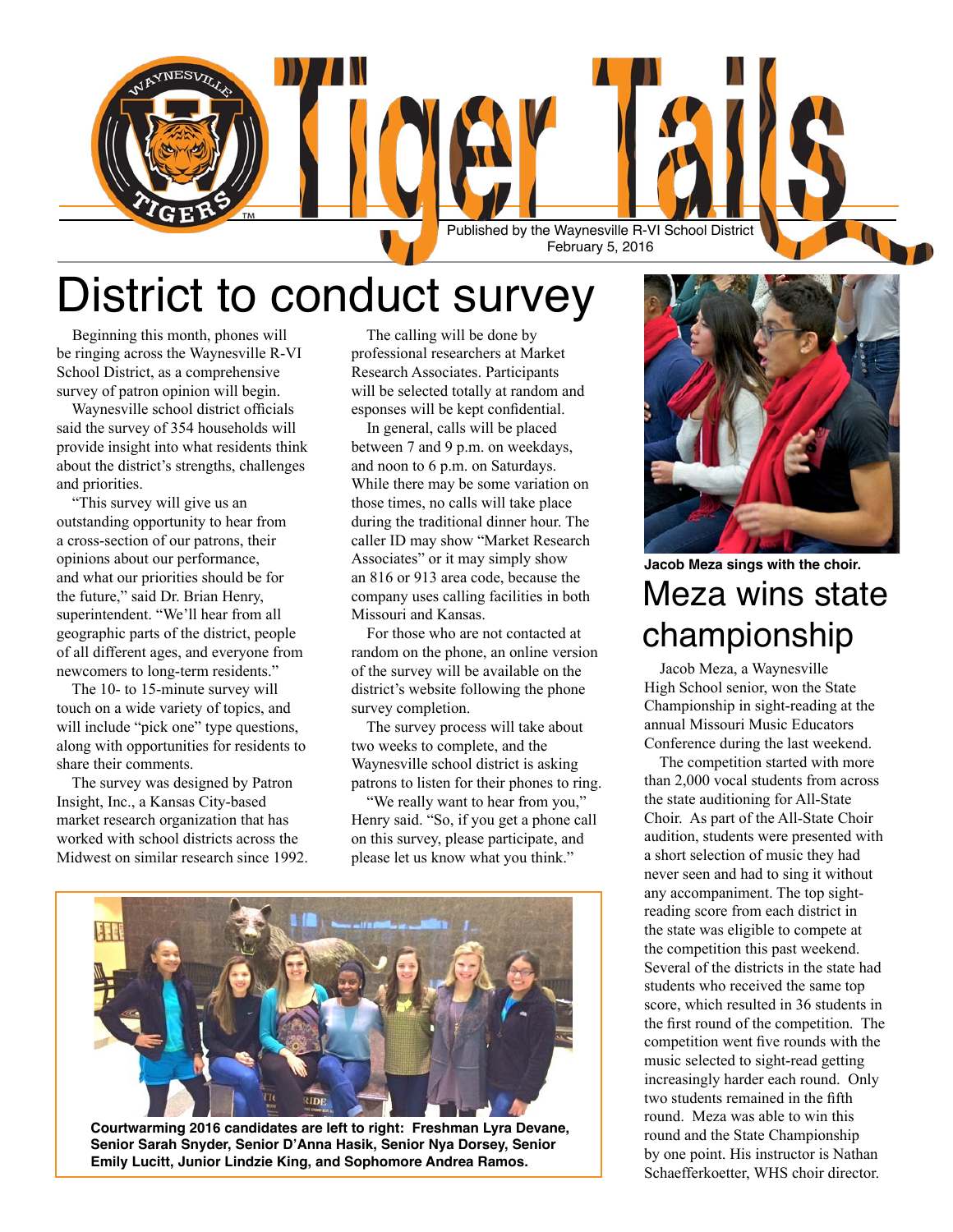

**The outside of the Ninth Grade Center at Waynesville High School.** 

### 8th graders invited to WHS for Feb. 23 curriculum fair

 Eighth graders – members of the Class of 2020 – and their parents are invited to Waynesville High School to learn more about freshman courses and the scheduling process on Tuesday, Feb. 23, in the WHS Auditorium. A general presentation will be held from 6:30 to 7:30 p.m. and then at 7:30 p.m., students and their parents may attend the curriculum fair.

 "We feel it is very important that students make quality course selections as freshmen to obtain a strong foundation for the rest of their high school careers," says Theresa McNutt, WHS counselor.

 The event helps prepare families to make decisions about the courses their student will take during the upcoming freshman enrollment. In late February and early March, the freshman counselor will visit Waynesville Middle School, present the WHS curriculum and ask families to return the course preference sheets the next day.

 "This is a pressure-free environment that allows families to ask questions, explore the many options available and to choose the path that best suits the student's long-term goals," McNutt says.

 For further information, please call Theresa McNutt at 573-842-2400 ext. 2448 or email:  $t$ mcnutt@waynesville. k12.mo.us

# Students design mittens to protect from cold and wet

 Students in Jennifer Brown's class at East Elementary recently participated in a STEM Day activity revolving around the book, "The Mitten," by Jan Brett.

 The students rotated between different stations to practice reading and writing skills and to learn about the engineering process. Students were challenged to design their own hand wear, using only the materials provided, and to test their designs in a tub of ice. To be successful, the hand wear had to keep the hand warm as well as dry.

 When asked what they learned about engineering, students reported that they learned never to give up. Engineers always try again and again to get it right.











**Parents, students, staff, Fort Leonard Wood and community leaders, school board members and administrators participated in the Comprehensive School Improvement Plan meeting on Tuesday, Feb. 2, at Waynesville High School.**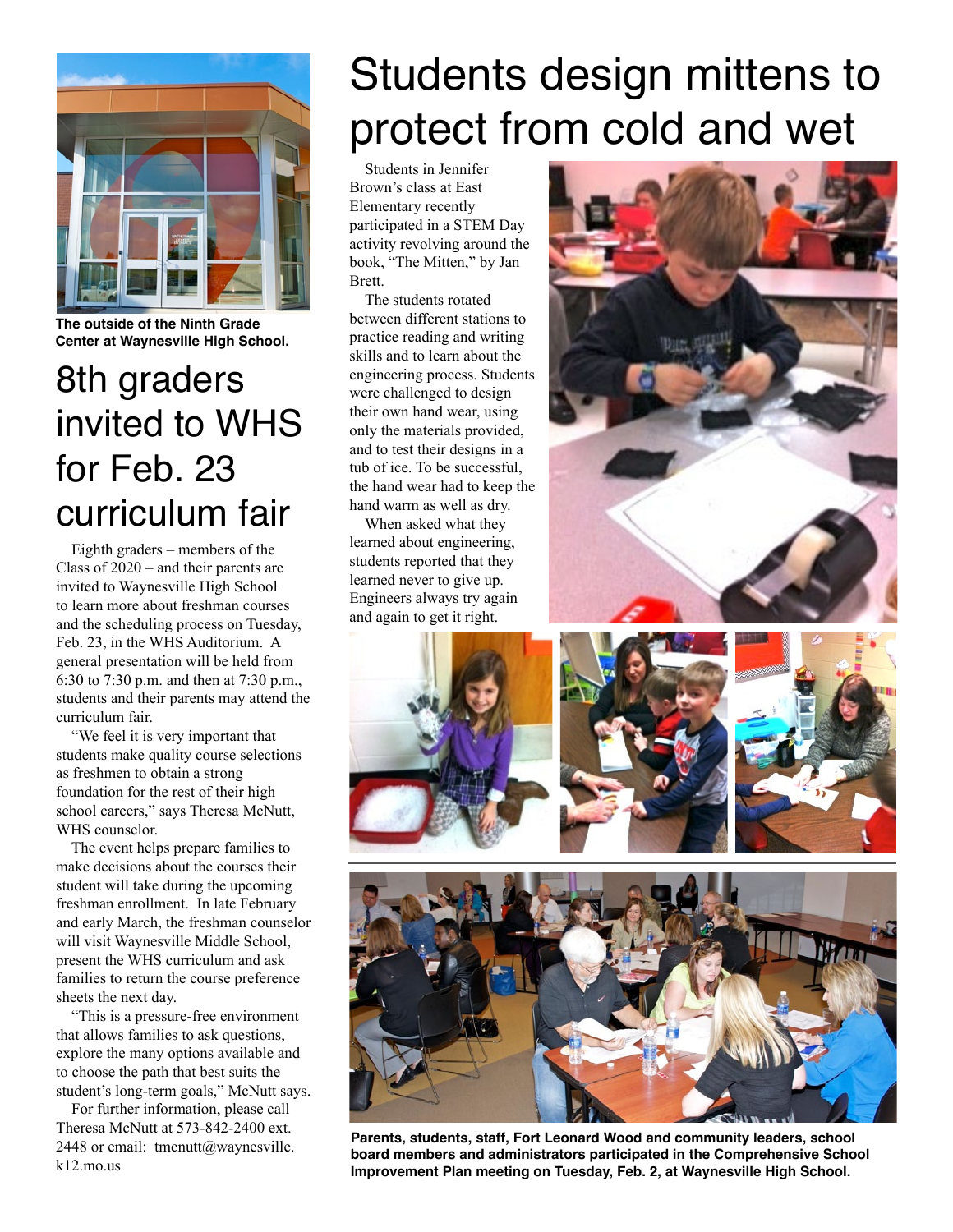#### Shultz completes Board member certification training

 Paul Shultz, a member of the Waynesville R-VI Board of Education, participated in Essential Board Member **Certification** training sponsored by the Missouri



School Boards' Association (MSBA). The 16 hours of training combined online independent study with onsite interactive sessions and was held in Columbia on Jan. 22.

 This new board member certification training places a strong emphasis on improving student achievement by providing guidance to board members on appropriate ways to evaluate and influence student performance in their local districts. Other topics addressed effective board operations including information on the role of the school board in providing oversight of a school district, an overview of legal issues, techniques for establishing school district policy, fundamentals of school finance and the important role the school board plays in establishing school district goals.

 The training curriculum was developed by MSBA in collaboration with local school board members and is updated annually.

 Participation in the Essential Board Member training fulfills Missouri's requirement for 16 hours of certification training for all newly elected or appointed school board members. The workshops are part of MSBA's Certified Board Member Program and are designed to equip local school board members with the skills and knowledge necessary to function as effective education leaders in their communities. The training is provided at no charge to board members.

 MSBA is a private, not-for-profit organization that exits to help school boards succeed.



**The senior wrestling cheerleaders were honored on Feb. 2 during the dual meet. The seniors are Mary Gail DuBose, Aubrie Patrick, Tyler Simental, Hailey Clifton, Candra Johnson, Rachel Sweeney and Madalene Hashagen.**





**Above, the Waynesville High School senior wrestlers were recognized on Feb. 2. They are Julian Burnham, David Hawk, and Nathaniel Perez; back row: Brandon Fancher, Todd Angel, Neil Albrecht, and Jason Duncan. At left, Hawk takes down his opponent.**